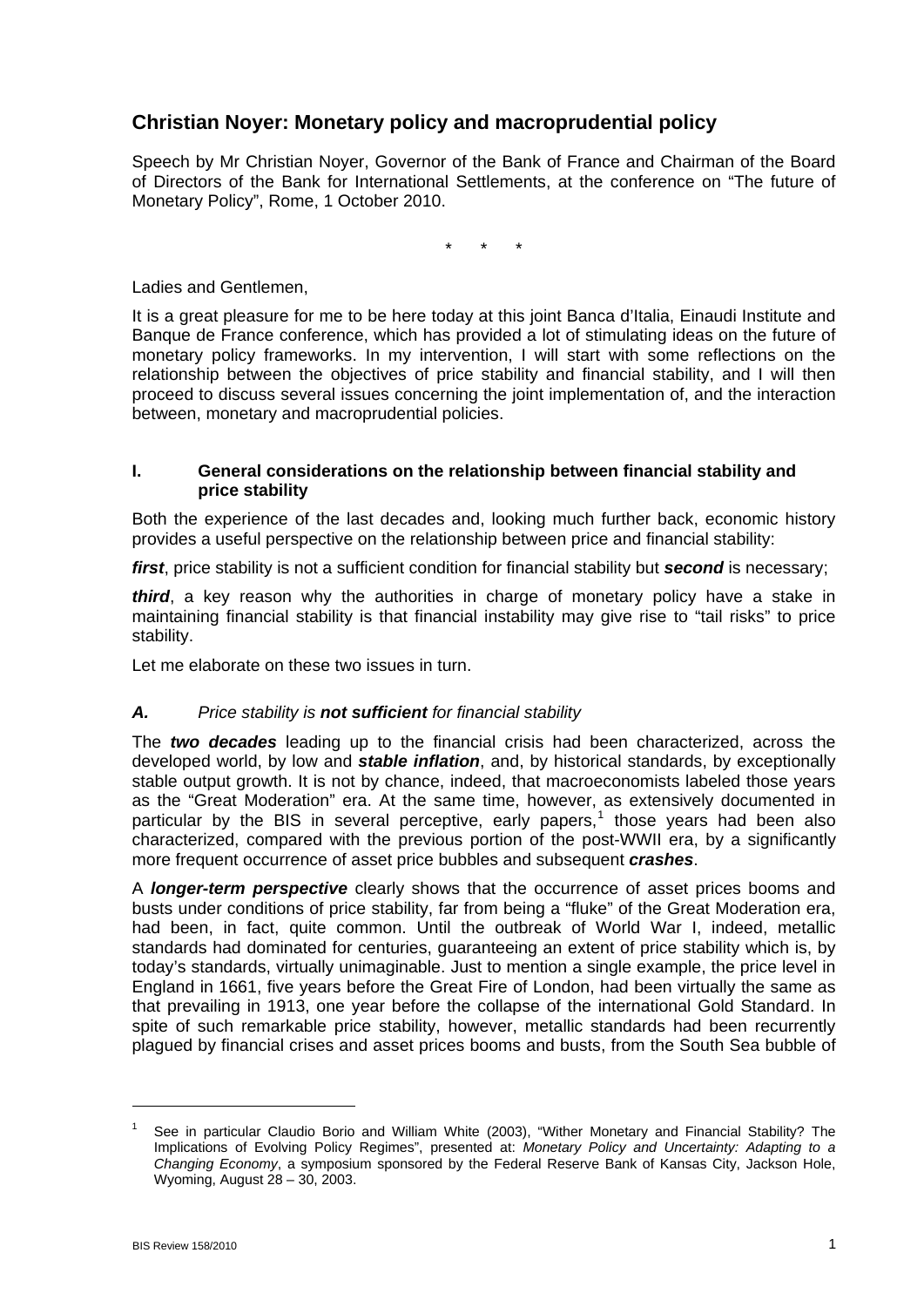17[2](#page-1-0)0 $^2$  to the "Panic of 1907", which was only solved by the forceful intervention of John Pierpont Morgan, and which ultimately convinced U.S. policymakers of the necessity to establish a central bank.

But *why* should monetary regimes delivering strong price stability be vulnerable to asset price bubbles and financial crashes? A long term perspective suggests that banking systems tend to periodically generate asset price bubbles even under radically different monetary regimes. Having an outburst of several years of excessive credit growth, or for the old days financial crisis, the rising exposure of some financial institutions to asset price volatility has repeatedly led to financial crises. Historical experience before world war I, where price stability has been unmatched ever since, should have reminded all of us, financial market participants and policy makers alike, that price stability is no blanket insurance against financial instability.

# *B. Price stability is necessary for financial stability*

The most obvious case in which price instability automatically leads to financial instability is that of deflation, *via* the "debt deflation" mechanism originally identified by Irving Fisher with reference to the Great Depression.<sup>[3](#page-1-1)</sup> A more recent example of this phenomenon is provided by Japan, where the persistent deflation which has gripped the country since the early 1990s has consistently led, *ceteris paribus*, to a heavier debt burden for households that had contracted mortgages in the boom phase of the late 1980s and deterioration of banks' balance sheets. In a symmetric fashion, high inflation – which, historically has also consistently meant *volatile* inflation – threatens the very foundations of the financial system because of the resulting capricious and unpredictable redistribution of wealth between debtor and creditor institutions. The most glaring example of such a phenomenon is provided by episodes of very high, or hyper-inflation, such as those plaguing a significant fraction of belligerent nations in the aftermath of World War I. Evidence from the Great Inflation episode of the 1970s is, although less dramatic, equally telling.

Altogether, historical evidence therefore leads us to conclude that, although not sufficient, price stability is indeed a necessary precondition for financial stability.

I now turn to a final point concerning the relationship between financial and price stability, namely the need to preserve the stability of the financial system in order to prevent the emergence of "tail risks" to price stability. I will start by discussing risks on the downside – that is, the possibility that the economy falls into a deflationary spiral – and I will then turn to those on the upside.

## *C. The need to preserve the stability of the financial system in order to prevent the emergence of "tail risks" to price stability*

The best illustration of tail risks to price stability on the *downside* associated with financial crises comes from the historical experience of the United States during the Great Depression which followed the collapse of the stockmarket and housing bubbles of the second half of the 1920s, and by that of Japan following the collapse of the real estate bubble of the second half of the 1980s. In both cases a dramatic expansion of *credit fuelled bubbles* which pushed asset prices to dizzying heights. In the case of the 1920s United States, in particular, such credit expansion was associated with a wave of euphoria caused by "new-era" thinking

<span id="page-1-0"></span><sup>2</sup> See Richard Dale (2004), *The First Crash: Lessons from the South Sea Bubble*, Princeton University Press.

<span id="page-1-1"></span><sup>3</sup> See Irving Fisher (1933), "The Debt-Deflation Theory of Great Depressions", *Econometrica*, Vol. 1(4), pp. 337–357.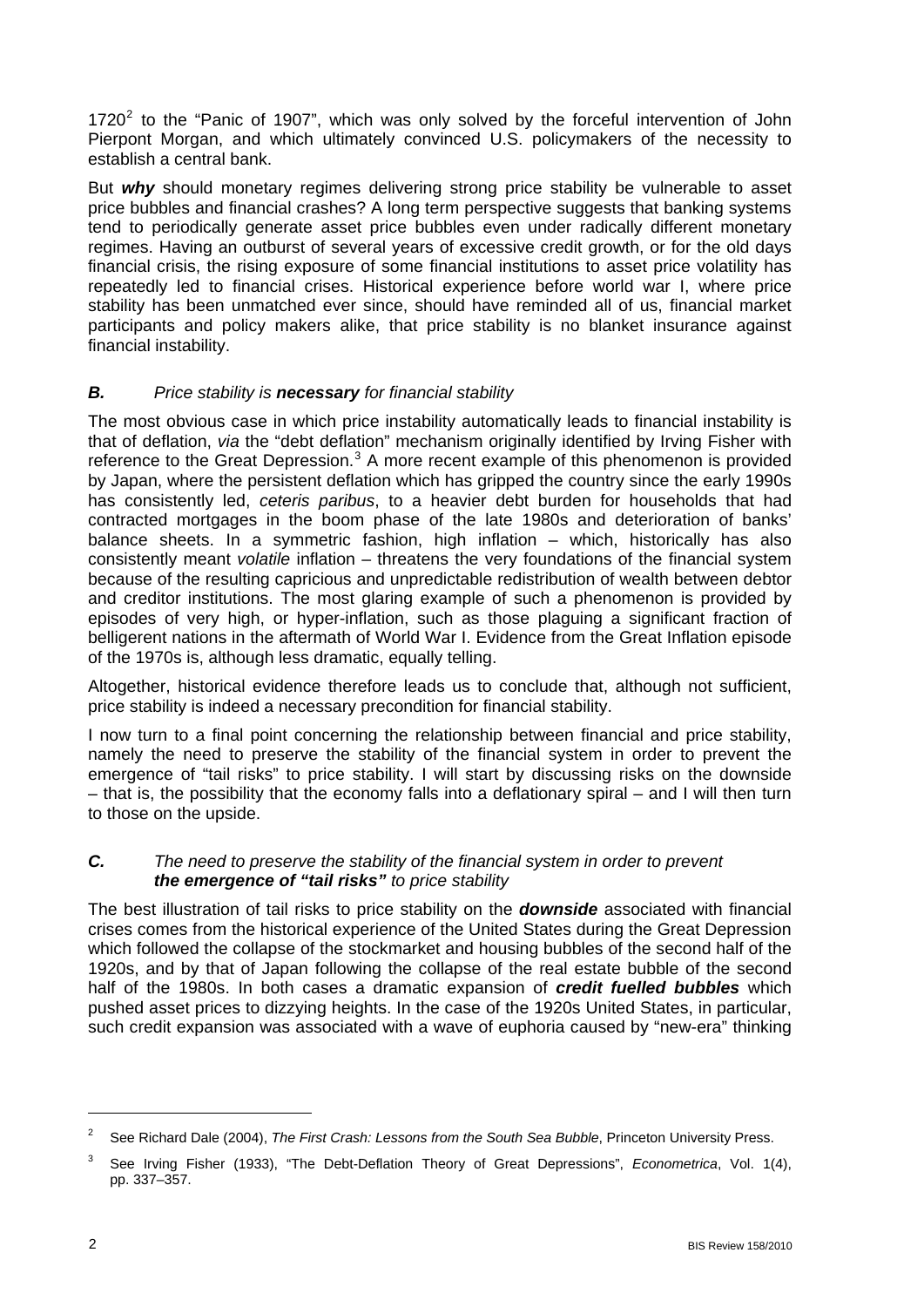which, in turn, had been ignited by the dramatic wave of technological innovation which swept across the country during that decade.<sup>[4](#page-2-0)</sup>

The attempt, on the part of young Federal Reserve, to gently deflate asset prices *via* interest rates increases backfired, and the result was the 1929 crash, with the associated destruction of a staggering amount of financial wealth, and the injection into the economy of a significant extent of uncertainty. This, in turn, exerted a paralysing effect on a significant fraction of spending decisions, thus playing a key role in triggering the 1930s Depression and the resulting deflationary spiral.<sup>[5](#page-2-1)</sup>

What should we conclude from this brief *excursus*? In launching the economic revolution which unbound China and ultimately propelled it among the world powers, Deng Xiao-Ping famously exhorted his countrymen to *"Seek truth from facts"*, [6](#page-2-2) in stark opposition to the ideological approach which had dominated up until then. Within the present context the facts are clear: *on the one hand*, price stability is a necessary precondition for financial stability, although it is by no means a sufficient one; *on the other hand*, a key reason for preserving the stability of the financial system is in order to avoid potentially significant risks to price stability, in one direction or the other. Let me now turn to discussing several issues concerning the joint implementation of, and the interaction between, monetary and macroprudential policies.

### **II. Issues concerning the joint implementation of, and the interaction between, monetary and macroprudential policies**

We are currently in uncharted waters. The new mix of macroeconomic policies, with the setting up of macroprudential policies, is being developed as we speak. Some issues are already clear: we have two objectives – price and financial stability – which, based on standard economic analysis, means that we will need two separate instruments to achieve them. Further, based again on standard analysis, the assignment of instruments to objectives ought to be based on the principle of comparative efficiency. Monetary policy is the natural instrument for pursuing price stability. Using again the prisma of Deng Xiaoping, the success of central banks in stabilizing inflation since 1995 strongly supports this view. Macroprudential policies – defined as a set of policies aimed at limiting both excessive credit growth and the build-up of systemic risk within the financial system – will have to take care of preserving financial stability. From here onwards, however, things become less clear-cut, and sometimes positively complex.

*First*, the two objectives are *qualitatively* different. On the one hand, price stability is very easy to define and to measure in terms of a specific price index. As a result, monetary policy is comparatively easy to communicate, and its performance can be assessed in a relatively straightforward way. Financial stability, on the other hand, is significantly fuzzier, as it deals with preventing the accumulation of systemic risks, the build-up of asset price persistent misalignments, that some call bubbles, etc.. As a result, it cannot be defined in a straightforward fashion, with reference to, in the extreme case, a single indicator, and ought therefore to be communicated and assessed in a more complex way.

*Second*, and crucial, is the unchartered *interaction* between the two policies. On the one hand, recent thinking has stressed how monetary policy can contribute to sowing the seeds of future financial instability. Low interest rates, for example, can contribute to the build-up of

<span id="page-2-0"></span><sup>4</sup> On this, see the discussion in Robert Shiller (2000), *Irrational Exuberance*, Princeton University Press.

<span id="page-2-1"></span><sup>5</sup> This has been convincingly argued by Christina Romer (1990), "The Great Crash and the Onset of the Great Depression", *Quarterly Journal of Economics*, 105(August), 597–624

<span id="page-2-2"></span><sup>6</sup> As quoted in John Lewis Gaddis (2005), *The Cold War: A New History*, Penguin Press.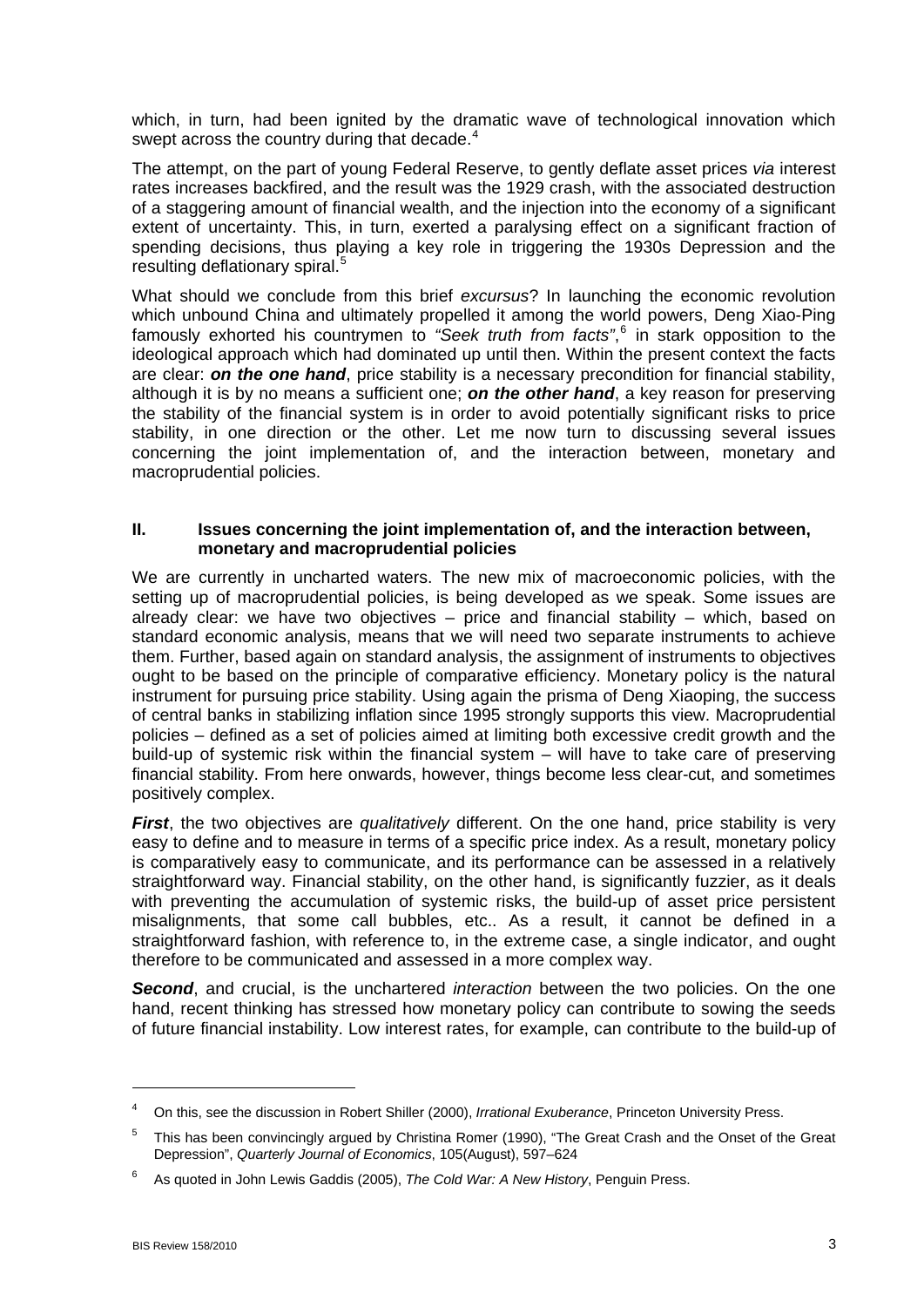financial imbalances *via* the so-called "risktaking" channel.[7](#page-3-0) Simply put, very low interest rates may create incentives for banks to take on more risks. Recent research has provided empirical evidence compatible with such a notion. It has been documented, $8$  for example, how market based measures of bank's risks as perceived by financial market participants tend to react positively to changes in interest rates, so that a lower interest rate leads investor to perceive banks as less risky. By the same token, several papers $9$  have shown that credit standards are correlated with the level of interest rates: lower interest rates, in particular, imply lower credit standards including to customers who are perceived as representing a higher credit risk. On the theoretical side, research done at the *Banque de France[10](#page-3-3)* has shown that, when the regulatory environment is not transparent, a decrease in the level of real interest rate increases banks' risk-taking behavior, in parts because it may facilitate the under-pricing of risks typical when asset prices rise.

Another risk, spotted by Raguram Rajan<sup>[11](#page-3-4)</sup>, is that low interest rates lead banks into a "search for yield" strategy, in order to maintain a desired – or even institutionally mandated – rate of return. A time-honored principle of finance is that, *ceteris paribus*, the only way to increase the expected rate of return is to take more risk, and the result of such search for yield is therefore that banks will increase their risk exposure.

An alternative channel through which excessively low rates may have contributed to the building up of financial imbalances during the period leading up to the crisis originates from central banks' ultimate focus on goods', rather than asset prices' inflation. During a period characterized by large, benign supply shocks originating from the integration of large developing countries into the global economy, the resulting disinflationary pressures induced central banks to keep interest rates at comparatively low levels – in particular, levels which, with the benefit of hindsight, may have contributed to excessive credit growth, with the resulting creation of asset prices' bubbles.

Some commentators have henceforth suggested including asset prices into the index targeted by the central bank. I see this as a distinctly sub-optimal solution, as it would essentially amount, in practice, to moving to a situation with one instrument, monetary policy, aiming at a combination of two objectives, price and financial stability. Economic theory dictates that, in the presence of multiple objectives, policymakers ought to rely on a number of instruments at least equal to the number of objectives. Combining multiple objectives into a single one, on the other hand, would only apparently solve the problem by artificially reducing the number of goals, but it would not change the fundamental nature of the control problem facing the policymaker.

At the current juncture, only very little research is conducted on the interaction between monetary and macroprudential policies within rigorously microfounded general equilibrium models. The Banque de France staff and I are very admirative of the leadership of Banca

 $\overline{a}$ 

<span id="page-3-0"></span><sup>7</sup> See Claudio Borio and Haibin Zhu (2008), "Capital Regulation, Risk-Taking, and Monetary Policy: A Missing Link in the Transmission Mechanism?", BIS Working Paper n. 268, December 2008.

<span id="page-3-1"></span><sup>8</sup> See Yener Altunbas, Leonardo Gambacorta, and David Marqués-Ibáñez (2010), "Does Monetary Policy Affect Bank Risk-Taking?", ECB Working Paper n. 1166, March 2010.

<span id="page-3-2"></span><sup>9</sup> See Vasso Ioannidou, Steven Ongena, and José-Luis Peydró (2008), "Monetary Policy, Risk-Taking and Pricing: Evidence from a Quasi-Natural Experiment", ECB, mimeo; Matteo Ciccarelli, Angela Maddaloni, and José-Luis Peydró (2009), "Trusting the Bankers: Another Look at the Credit Channel of Monetary Policy", ECB, mimeo.

<span id="page-3-3"></span><sup>&</sup>lt;sup>10</sup> See Benoit Mojon, Simon Dubecq and Xavier Ragot (2010), "Fuzzy Capital Requirements, Risk Shifting and the Risk Taking Channel of Monetary Policy", Banque de France mimeo.

<span id="page-3-4"></span><sup>11</sup> See Raguram Rajan (2005), "Has Financial Development Made the World Riskier?", presented at: *The Greenspan Era: Lessons for the Future*, a symposium sponsored by the Federal Reserve Bank of Kansas City, Jackson Hole, Wyoming, August 25 – 27, 2005.